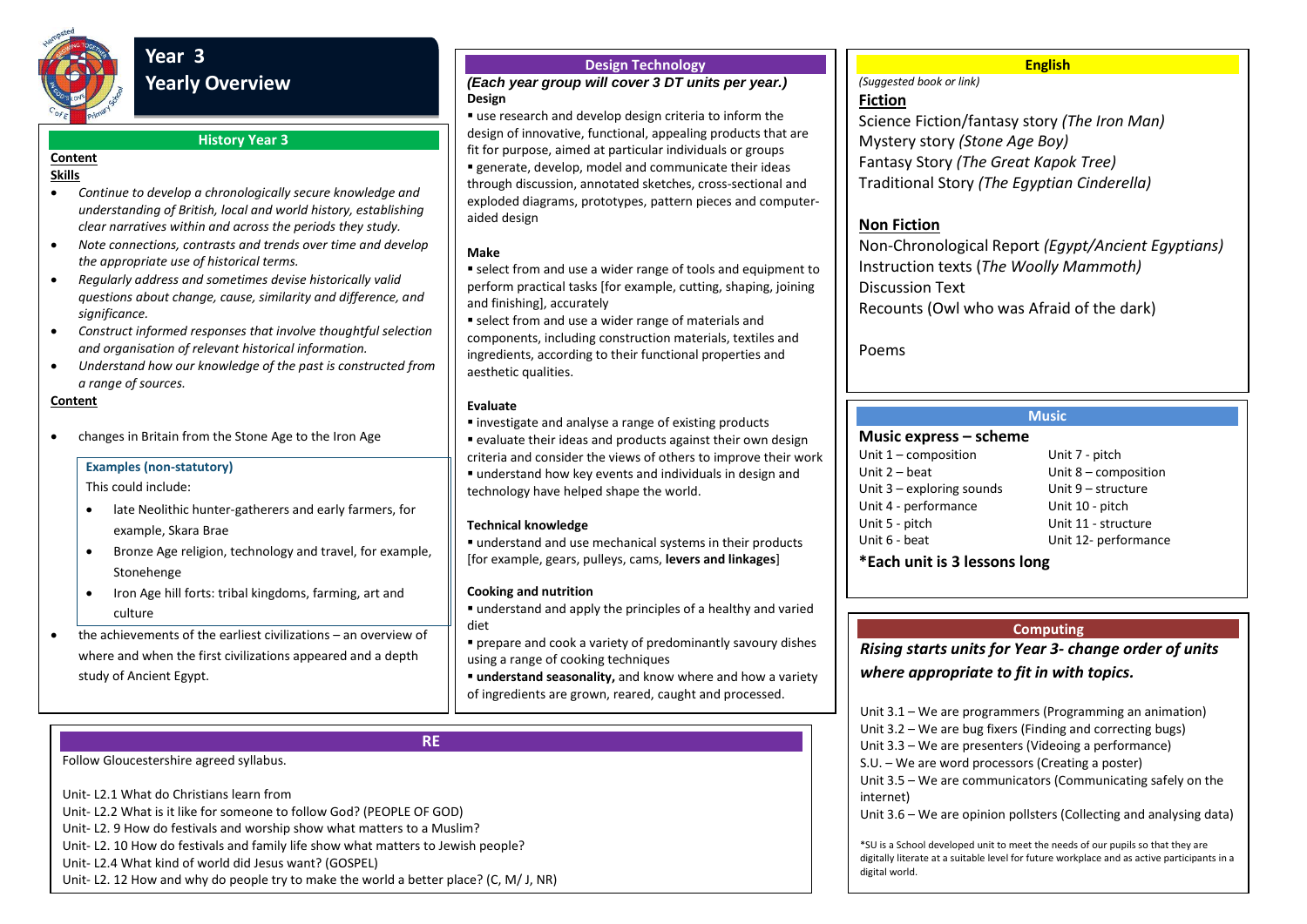# **Art and design**

## **Exploring and developing ideas**

- Respond to given starting points (stories, objects, natural word, images, and artist's work).
- Collect information, sketches and resources.
- Adapt and refine ideas as they progress.
- Explore ideas in a variety of ways.
- Comment on artworks using visual language.

#### **Using the work of artist**

- Learn about great artists, designers and architects in history.
- Use artists as a starting point for some work.
- Replicate some of the techniques used by notable artists, artisans and designers.
- Create original pieces that are influenced by studies of others.

## **Evaluating and developing work**

- I can analyse and comment on ideas, methods and approaches used in my own and others' work.
- I can adapt and refine my work.
- I can annotate work in my sketchbook to reflect my ideas and the ideas of others.

## **Drawing Media – sketching pencils, graphite sticks, charcoal**

- Draw from imagination and observation.
- Use different grades of pencil to show line, tone and texture.
- Use shading to show light and shadow.
- Annotate sketches to explain and elaborate ideas.

## **Painting**

- Mix colours effectively and know which primary colours make secondary colours.
- Use a number of brush techniques using thick and thin brushes to produce shapes, textures, patterns and lines.

## **Textiles**

- Shape and stitch materials.
- Use basic cross-stitch and back stitch.
- Colour fabric.
- Create weavings.
- Quilt, pad and gather fabric.

## **Collage**

- Select and arrange materials for a striking effect.
- Use coiling, overlapping, tessellation, mosaic and montage.

# **Sculpture media – salt dough/mod rock**

- Use clay and other mouldable materials.
- Add materials to provide interesting detail.
- Create and combine shapes to create recognisable forms (e.g. shapes made from nets or solid materials)
- Include different textures that convey feelings, expression or movement.

# **Physical education**

# **Lancaster scheme of work. (LSOW)**

- *NC -* They should enjoy communicating, collaborating and competing with each other.
- -They should develop an understanding of how to improve in different physical activities and sports and learn how to evaluate and recognise their own success. -use running, jumping, throwing and catching in isolation
- and in combination

-play competitive games, modified where -appropriate [for example, badminton, basketball, cricket, football, hockey, netball, rounders and tennis], and apply basic principles suitable for attacking and defending

-compare their performances with previous ones and demonstrate improvement to achieve their personal best. **Games:**

- **Invasion Games (hockey, rugby, football -**LSOW)
- Striking and Fielding (cricket and rounders LSOW)
- Athletics (cycle A LSOW)

*NC -* develop flexibility, strength, technique, control and balance [for example, through athletics and gymnastics] -compare their performances with previous ones and demonstrate improvement to achieve their personal best. **Gymnastics:**

- Progression 1-5
- Progression 5-10

**NC** - perform dances using a range of movement patterns

-compare their performances with previous ones and demonstrate improvement to achieve their personal best. **Dance**

 Use the objectives and progression of skills in scheme but use your own topic as a stimulus for the dance.

(2 units following Progressions 1-6 from LSOW for year 3. Suggested stimulus Egyptians, Stone age)

*NC- swim competently, confidently and proficiently over a distance of at least 25 metres* 

*-use a range of strokes effectively [for example, front crawl, backstroke and breaststroke]* 

*-perform safe self-rescue in different water-based situations.* 

# **Swimming**

Swimming lessons at GL1 Term 3 and 4 (please ensure coach is booked during November.)

# **Geography**

## **Locational knowledge**

- **locate the world's countries, using maps to focus North and South America, concentrating on their environmental regions, key physical and human characteristics, countries, and major cities**
- identify the position and significance of latitude. longitude, Equator, Northern Hemisphere, Southern Hemisphere, the Tropics of Cancer and Capricorn, Arctic and Antarctic Circle, the Prime/Greenwich Meridian and time zones (including day and night) **Place knowledge**
- **understand geographical similarities and differences through the study of human and physical geography of a region within North or South America**

# **Human and physical geography**

- describe and understand key aspects of:
	- physical geography, including: climate zones, biomes and vegetation belts, **rivers**, mountains, volcanoes and earthquakes, and the water cycle
	- human geography, including: types of settlement and land use, economic activity including trade links, and the distribution of natural resources including energy, food, minerals and water

# **Geographical skills and fieldwork**

- **use maps, atlases, globes** and digital/computer mapping to locate countries and describe features studied
- **use the eight points of a compass, four and sixfigure grid references, symbols and key (including the use of Ordnance Survey maps) to build their knowledge of the United Kingdom and the wider world.**
- **use fieldwork to observe, measure, record and present the human and physical features in the local area using a range of methods, including sketch maps, plans and graphs, and digital technologies.**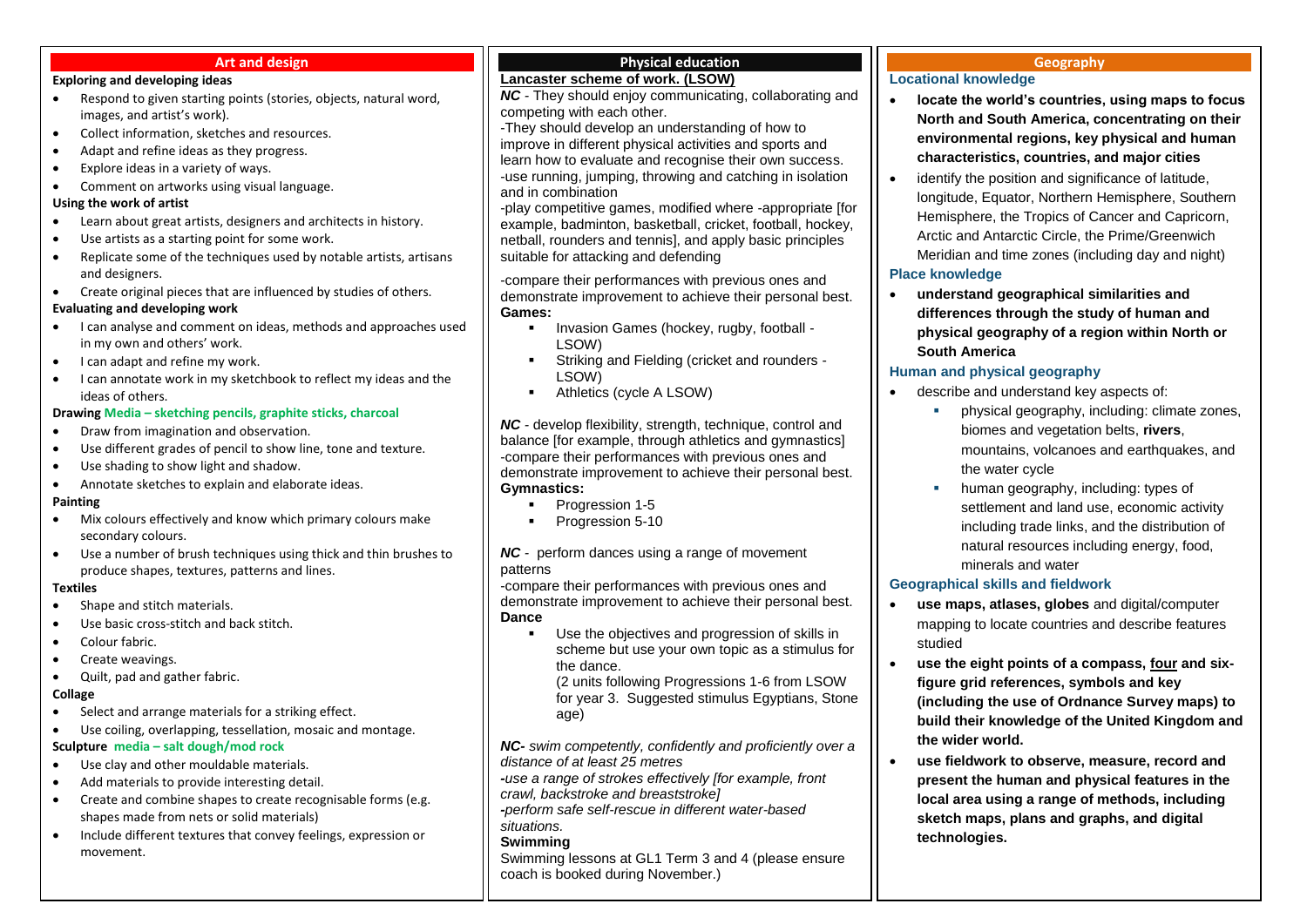#### **Science**

#### **To work scientifically (LO in bold must be covered and clearly taught)**

- asking relevant questions and using different types of scientific enquiries to answer them
- **setting up simple practical enquiries, comparative and fair tests**
- making systematic and careful observations and, where appropriate, taking accurate measurements using standard units, using a range of equipment, including thermometers and data loggers
- gathering, recording, classifying and presenting data in a variety of ways to help in answering questions
- **recording findings using simple scientific language, drawings, labelled diagrams, keys, bar charts, and tables**
- **reporting on findings from enquiries, including oral and written explanations, displays or presentations of results and conclusions**
- using results to draw simple conclusions, make predictions for new values, suggest improvements and raise further questions
- identifying differences, similarities or changes related to simple scientific ideas and processes
- **using straightforward scientific evidence to answer questions or to support their findings.**

#### **Plants**

- identify and describe the functions of different parts of flowering plants: roots, stem/trunk, leaves and flowers
- explore the requirements of plants for life and growth (air, light, water, nutrients from soil, and room to grow) and how they vary from plant to plant
- investigate the way in which water is transported within plants
- explore the part that flowers play in the life cycle of flowering plants, including pollination, seed formation and seed dispersal.

#### **Animals, including humans**

- identify that animals, including humans, need the right types and amount of nutrition, and that they cannot make their own food; they get nutrition from what they eat
- identify that humans and some other animals have skeletons and muscles for support, protection and movement.

#### **Rocks**

- compare and group together different kinds of rocks on the basis of their appearance and simple physical properties
- describe in simple terms how fossils are formed when things that have lived are trapped within rock
- recognise that soils are made from rocks and organic matter.

#### **Light**

- recognise that they need light in order to see things and that dark is the absence of light
- notice that light is reflected from surfaces
- recognise that light from the sun can be dangerous and that there are ways to protect their eyes
- recognise that shadows are formed when the light from a light source is blocked by an opaque object
- **find patterns in the way that the size of shadows change.**

#### **Forces and magnets**

- compare how things move on different surfaces
- notice that some forces need contact between two objects, but magnetic forces can act at a distance
- observe how magnets attract or repel each other and attract some materials and not others
- compare and group together a variety of everyday materials on the basis of whether they are attracted to a magnet, and identify some magnetic materials
- **describe magnets as having two poles**
- **•** predict whether two magnets will attract or repel each other, depending on which poles are facing.

#### **PSHCE (PINK Curriculum)**

**Health and Wellbeing > Healthy Lifestyles** [Derek cooks dinner! \(healthy eating\)](https://www.coramlifeeducation.org.uk/scarf/lesson-plans/derek-cooks-dinner-healthy-eating)

[Poorly Harold](https://www.coramlifeeducation.org.uk/scarf/lesson-plans/poorly-harold)

[Body team work](https://www.coramlifeeducation.org.uk/scarf/lesson-plans/body-team-work)  $\bigstar$ 

**Health and Wellbeing > Keeping Safe** [The Risk Robot](https://www.coramlifeeducation.org.uk/scarf/lesson-plans/the-risk-robot)

[Safe or unsafe?](https://www.coramlifeeducation.org.uk/scarf/lesson-plans/safe-or-unsafe-1)

[Helping each other to stay safe](https://www.coramlifeeducation.org.uk/scarf/lesson-plans/helping-each-other-to-stay-safe)

[Getting on with your nerves!](https://www.coramlifeeducation.org.uk/scarf/lesson-plans/getting-on-with-your-nerves-1)  $\blacktriangleright$ 

[Alcohol and cigarettes: the facts](https://www.coramlifeeducation.org.uk/scarf/lesson-plans/alcohol-and-cigarettes-the-facts-2)  $\overrightarrow{\mathbf{X}}$ 

[Help or harm?](https://www.coramlifeeducation.org.uk/scarf/lesson-plans/help-or-harm)

[None of your business!](https://www.coramlifeeducation.org.uk/scarf/lesson-plans/none-of-your-business)

[Raisin challenge \(1\)](https://www.coramlifeeducation.org.uk/scarf/lesson-plans/raisin-challenge-1)

**Health and Wellbeing > Growing and Changing** [My special pet](https://www.coramlifeeducation.org.uk/scarf/lesson-plans/my-special-pet)

[Top talents](https://www.coramlifeeducation.org.uk/scarf/lesson-plans/top-talents)  $\mathbf{\overline{X}}$ 

[I am fantastic!](https://www.coramlifeeducation.org.uk/scarf/lesson-plans/i-am-fantastic)

[My changing body](https://www.coramlifeeducation.org.uk/scarf/lesson-plans/my-changing-body-1)

**Relationships > Healthy Relationships** [Tangram team challenge](https://www.coramlifeeducation.org.uk/scarf/lesson-plans/tangram-team-challenge)

[Looking after our special people](https://www.coramlifeeducation.org.uk/scarf/lesson-plans/looking-after-our-special-people)

[Danger or risk?](https://www.coramlifeeducation.org.uk/scarf/lesson-plans/danger-or-risk-1)

[Body space](https://www.coramlifeeducation.org.uk/scarf/lesson-plans/body-space)

[How can we solve this problem?](https://www.coramlifeeducation.org.uk/scarf/lesson-plans/how-can-we-solve-this-problem)

[Friends are special](https://www.coramlifeeducation.org.uk/scarf/lesson-plans/friends-are-special)  $\bigstar$ 

[Zeb](https://www.coramlifeeducation.org.uk/scarf/lesson-plans/zeb)

[Relationship Tree](https://www.coramlifeeducation.org.uk/scarf/lesson-plans/relationship-tree)

**Relationships > Feelings and Emotions** [Secret or surprise?](https://www.coramlifeeducation.org.uk/scarf/lesson-plans/secret-or-surprise)

#### [Dan's dare](https://www.coramlifeeducation.org.uk/scarf/lesson-plans/dans-dare)

**Relationships > Valuing Difference** [Family and friends](https://www.coramlifeeducation.org.uk/scarf/lesson-plans/family-and-friends)

[Respect and challenge](https://www.coramlifeeducation.org.uk/scarf/lesson-plans/respect-and-challenge)

[Let's celebrate our](https://www.coramlifeeducation.org.uk/scarf/lesson-plans/lets-celebrate-our-differences)  [differences](https://www.coramlifeeducation.org.uk/scarf/lesson-plans/lets-celebrate-our-differences)

**Living in the Wider World > Rules, Rights and Responsibilities** [As a rule](https://www.coramlifeeducation.org.uk/scarf/lesson-plans/as-a-rule)

[Our friends and neighbours](https://www.coramlifeeducation.org.uk/scarf/lesson-plans/our-friends-and-neighbours)

[For or against?](https://www.coramlifeeducation.org.uk/scarf/lesson-plans/for-or-against)

**[Thunks](https://www.coramlifeeducation.org.uk/scarf/lesson-plans/thunks)** 

[Recount task](https://www.coramlifeeducation.org.uk/scarf/lesson-plans/recount-task)

[Super Searcher](https://www.coramlifeeducation.org.uk/scarf/lesson-plans/super-searcher)

**Living in the Wider World > Caring for the Environment** [Let's have a tidy up!](https://www.coramlifeeducation.org.uk/scarf/lesson-plans/lets-have-a-tidy-up)

[My community](https://www.coramlifeeducation.org.uk/scarf/lesson-plans/my-community)

[Our helpful volunteers](https://www.coramlifeeducation.org.uk/scarf/lesson-plans/our-helpful-volunteers)

[Harold's environment project](https://www.coramlifeeducation.org.uk/scarf/lesson-plans/harolds-environment-project)

**Living in the Wider World > Money** [Can Harold afford it?](https://www.coramlifeeducation.org.uk/scarf/lesson-plans/can-harold-afford-it)

[Earning money](https://www.coramlifeeducation.org.uk/scarf/lesson-plans/earning-money)